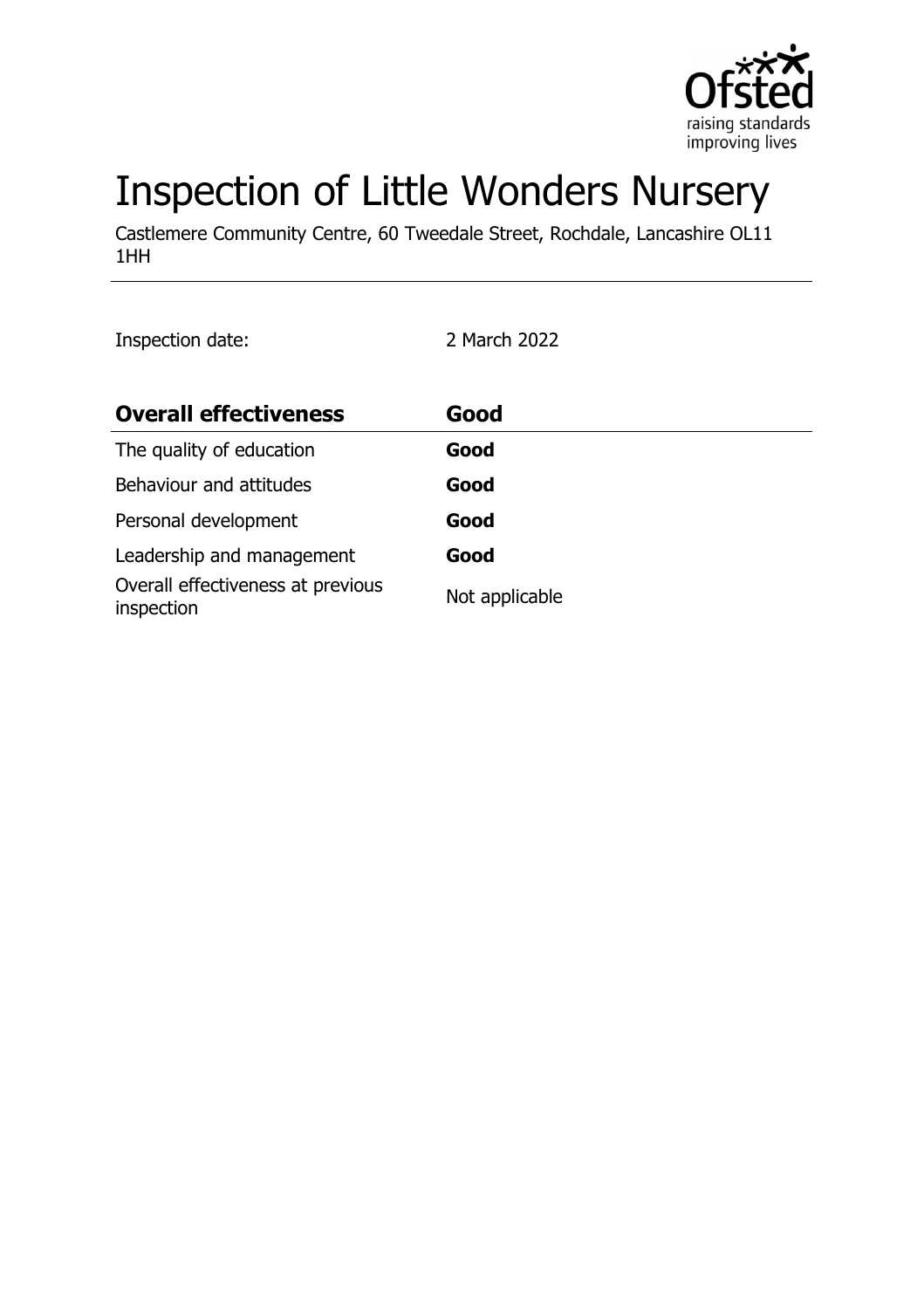

# **What is it like to attend this early years setting?**

## **The provision is good**

Children are happy, content and well behaved at this nursery. They achieve well because activities meet their individual learning needs. For example, children learn key skills to develop their communication and language and have lots of opportunities to practise speaking to peers and adults. Staff use focused questioning to draw responses from children and give them sufficient time to think before they answer. Due to COVID-19, parents no longer routinely enter the nursery. As a result, the transitions into nursery have been adapted to help children settle at their own pace. Children feel safe in the nurturing environment because staff are kind and caring. This helps them to feel secure and valued.

All children, especially the most disadvantaged, benefit from outdoor learning. Staff promote children's physical skills well. The elevated outdoor area provides a unique space for many activities, such as a tyre obstacle course which helps to develop children's balance and agility. Children also work their small muscles in preparation for early writing by using pincers to correctly grip a variety of objects. Children who speak English as an additional language are helped to become familiar with the setting quickly. Staff members speak a variety of languages and establish key phrases in children's home languages. Children have many opportunities to learn about similarities and differences. For example, they celebrate different festivals and sample foods from around the world. Children use this knowledge to help better understand themselves and others.

## **What does the early years setting do well and what does it need to do better?**

- $\blacksquare$  Leaders and managers understand the role they play in creating a nursery that nurtures and develops children. The environment is rich in opportunity and excitement. Leaders and managers place great importance on staff training and well-being. Staff receive effective inductions and ongoing training to be well qualified and effective in their roles. Regular supervisions also allow staff to feel valued and supported. This positive approach benefits all children.
- While new to the nursery, the manager has used her previous experience to quickly identify the learning needs of the children who attend. The curriculum is implemented well to help develop children's learning, for instance in communication and language. Children join in a welcome song at the start of each session to say 'hello' to each other. All children enthusiastically take part by singing together.
- $\blacksquare$  Leaders and managers have made the most of the available space. Many resources are at child-accessible levels in well-organised spacious areas. However, indoor activities are not utilised effectively enough to meet the curriculum intent. For example, children spend most of their time engaged in teacher-led activities and rarely access other areas independently. As a result,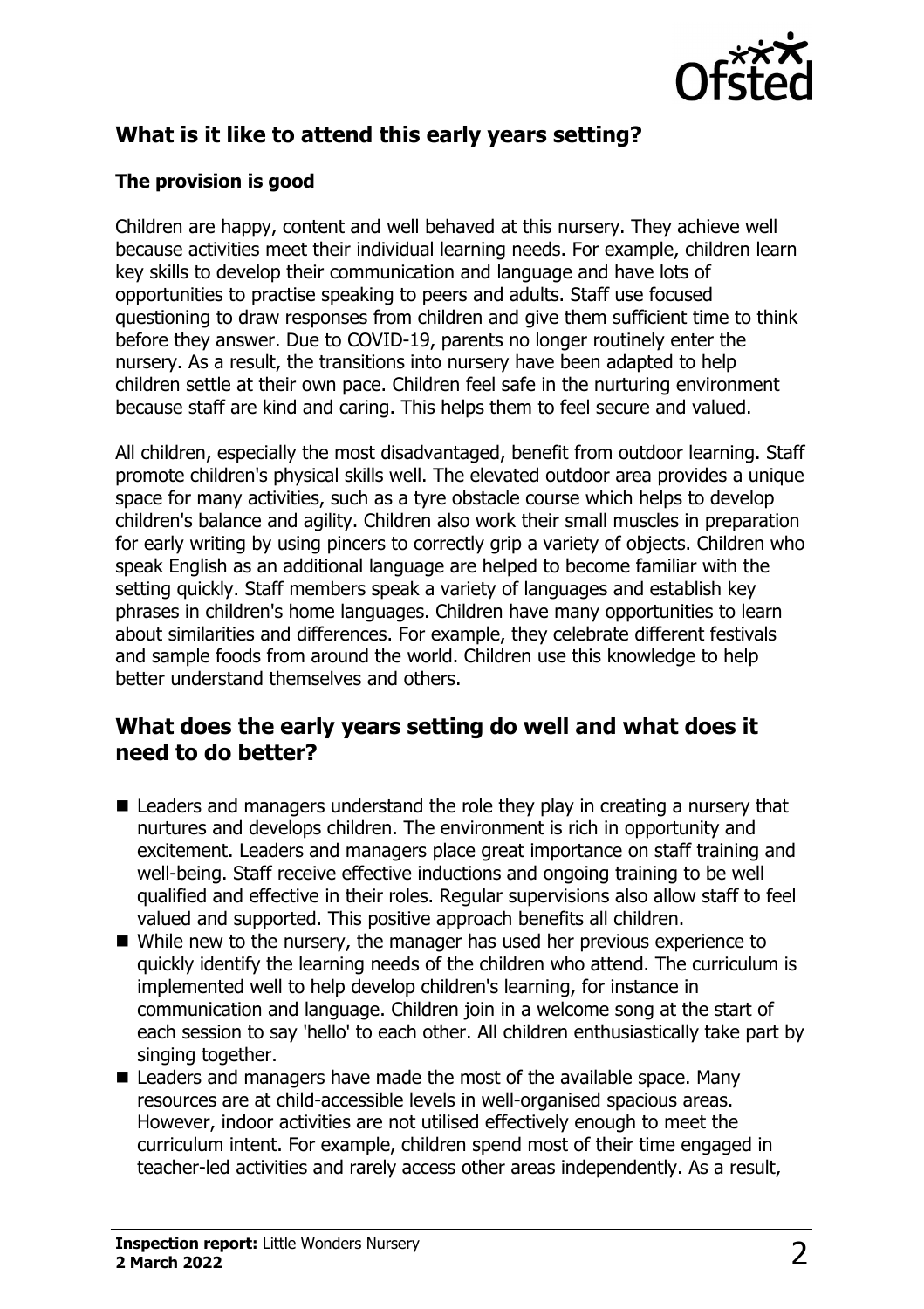

they have limited opportunities to choose their own play and activities.

- Children benefit from an outdoor area with resources tailored to help further extend their learning. For example, they learn about quantities as they fill bottles with soil from the mud kitchen. Staff observe closely and contribute with careful questioning, which helps to extend children's vocabulary. As a result, children use terms such as 'pour this' and 'make it full'. This also helps to deepen their interest in early mathematics.
- Children who speak English as an additional language are fully included. Twoyear-olds starting at the nursery with no English words receive lots of support to help them catch up. For example, they sit close to an activity for optimal hearing and carefully watch mouth movements of staff who are modelling good language. Staff members also speak multiple languages, which helps to develop children's understanding via their first language.
- $\blacksquare$  Children enjoy taking part in activities that link to book of the week. For example, having read 'Brown Bear, Brown Bear, What Do You See?', children use different materials to create a bear's face. This helps to develop their creativity and make connections with the story. However, across the nursery, children have limited access to books. This does not encourage them to explore books independently.
- $\blacksquare$  The special educational needs coordinator (SENCo) is knowledgeable in the role and works with the staff to put interventions in place where required. Children with special educational needs and/or disabilities (SEND) benefit from personalised plans, with achievable steps that help them to make optimum progress.

# **Safeguarding**

The arrangements for safeguarding are effective.

All staff are trained to identify areas of concern in child protection. They understand signs of abuse and what action to take if they have any concerns about a child's welfare. The premises are secure and no unauthorised people can gain access to the nursery. The elevated outdoor area is secured by a border of toughened reinforced glass all the way around. In addition, a retractable canopy offers children protection from the heavy rain and harmful sun rays. Children feel safe and able to play uninhibited while benefiting from lots of fresh air.

# **What does the setting need to do to improve?**

#### **To further improve the quality of the early years provision, the provider should:**

- $\blacksquare$  encourage the independent use of resources in the environment so that children have a wider range of learning experiences
- $\blacksquare$  increase the exposure to books and reading in nursery so that children experience the joy of reading more regularly.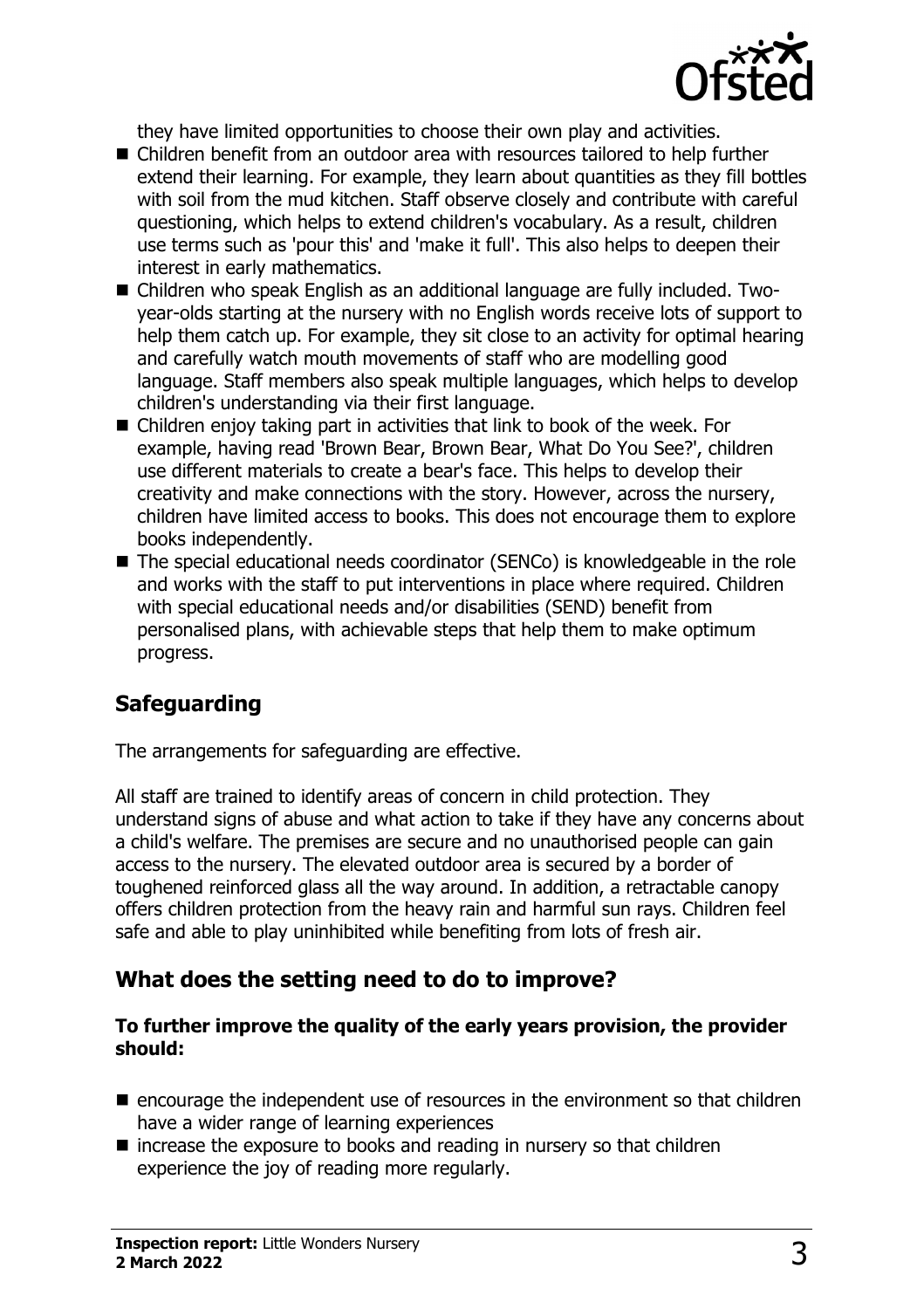

| <b>Setting details</b>                         |                                      |
|------------------------------------------------|--------------------------------------|
| Unique reference number                        | 2535296                              |
| Local authority                                | Rochdale                             |
| <b>Inspection number</b>                       | 10215183                             |
| <b>Type of provision</b>                       | Childcare on non-domestic premises   |
| <b>Registers</b>                               | Early Years Register                 |
| Day care type                                  | Sessional day care                   |
| Age range of children at time of<br>inspection | $2$ to 4                             |
| <b>Total number of places</b>                  | 60                                   |
| Number of children on roll                     | 34                                   |
| Name of registered person                      | Little Wonders (Early Years) Limited |
| Registered person unique<br>reference number   | RP560388                             |
| <b>Telephone number</b>                        | 07414800038                          |
|                                                |                                      |

# **Information about this early years setting**

Little Wonders Nursery registered in 2019 and is situated in Rochdale, Lancashire. The nursery employs five members of childcare staff. Of these, one holds qualified teacher status, one holds an appropriate early years qualification at level 6 and two hold level 3. The nursery opens from Monday to Friday with sessions from 8.45am until 11.45am and from 12.15pm until 3.15pm. It provides funded early education for two-, three- and four-year-old children.

# **Information about this inspection**

#### **Inspector**

Shaun Wilson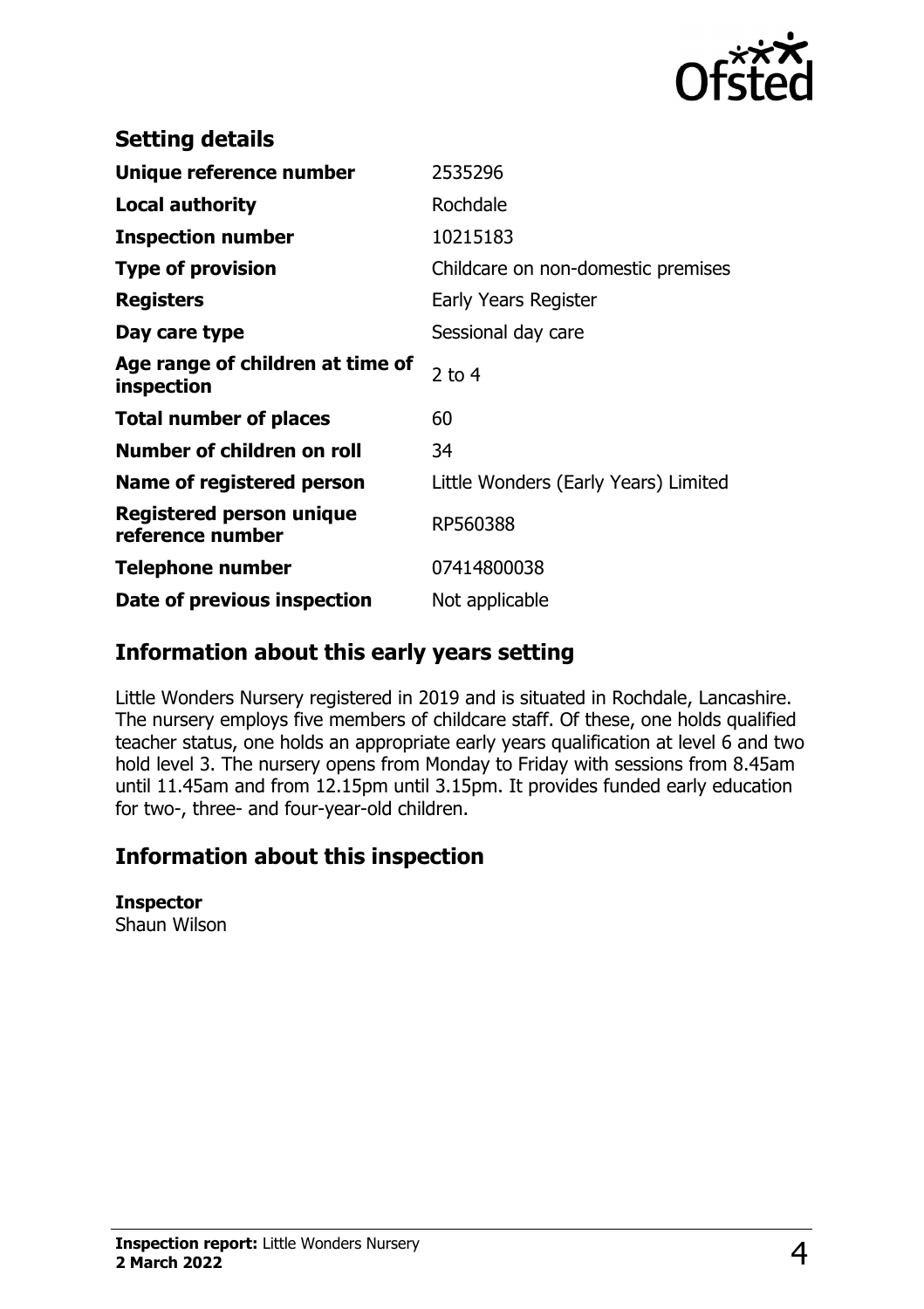

### **Inspection activities**

- $\blacksquare$  This was the first routine inspection the provider received since the COVID-19 pandemic began. The inspector discussed the impact of the pandemic with the provider and has taken that into account in their evaluation of the provider.
- $\blacksquare$  The manager and the inspector completed a learning walk together of all areas of the nursery and discussed the early years curriculum.
- $\blacksquare$  The inspector talked to staff at appropriate times during the inspection and took account of their views.
- $\blacksquare$  The SENCo spoke to the inspector about how they support children with SEND.
- $\blacksquare$  The inspector observed the quality of education being provided, indoors and outdoors, and assessed the impact that this was having on children's learning.
- $\blacksquare$  The inspector carried out a joint observation of a group activity with the manager.
- $\blacksquare$  The inspector spoke to several parents during the inspection and took account of their views.

We carried out this inspection under sections 49 and 50 of the Childcare Act 2006 on the quality and standards of provision that is registered on the Early Years Register. The registered person must ensure that this provision complies with the statutory framework for children's learning, development and care, known as the early years foundation stage.

If you are not happy with the inspection or the report, you can [complain to Ofsted](http://www.gov.uk/complain-ofsted-report).